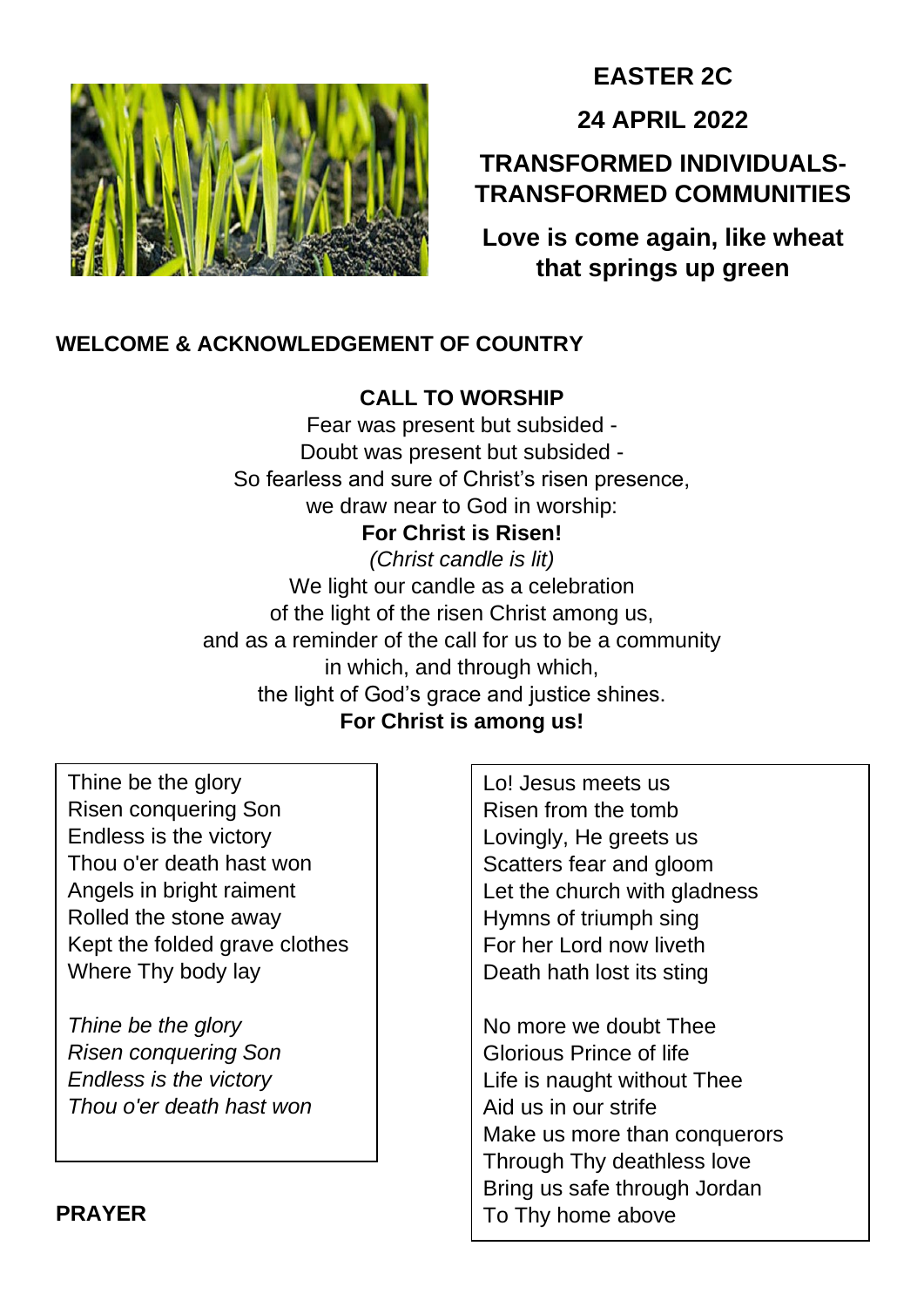## *ENCOUNTERING THE LIVING WORD*

#### Acts 4:32-35

<sup>32</sup> Now the whole group of those who believed were of one heart and soul, and no one claimed private ownership of any possessions, but everything they owned was held in common. <sup>33</sup> With great power the apostles gave their testimony to the resurrection of the Lord Jesus, and great grace was upon them all. <sup>34</sup> There was not a needy person among them, for as many as owned lands or houses sold them and brought the proceeds of what was sold.<sup>35</sup> They laid it at the apostles' feet, and it was distributed to each as any had need.

Christ has risen while earth slumbers, Christ has risen where hope died, as he said and as he promised, as we doubted and denied. Let the moon embrace the blessing; let the sun sustain the cheer; let the world confirm the rumour. Christ is risen, God is here!

Christ has risen for the people whom he tried to love and save; Christ has risen for the women bringing flowers to grace his grave Christ has risen for disciples huddled in an upstairs room. He whose word inspired creation Can't be silenced by the tomb.

Christ has risen and forever lives to challenge and to change all whose lives are messed or mangled, all who find religion strange. Christ is risen. Christ is present making us what he has been – evidence of transformation in which God is known and seen. Words by John L. Bell & Graham Maule © 1988 WGRG, c/o Iona Community, Glasgow,

#### John 20:19-31

**<sup>19</sup>** When it was evening on that day, the first day of the week, and the doors of the house where the disciples had met were locked for fear of the Jews, Jesus came and stood among them and said, "Peace be with you." **<sup>20</sup>** After he said this, he showed them his hands and his side. Then the disciples rejoiced when they saw the Lord. **<sup>21</sup>** Jesus said to them again, "Peace be with you. As the Father has sent me, so I send you." **<sup>22</sup>** When he had said this, he breathed on them and said to them, "Receive the Holy Spirit. **<sup>23</sup>** If you forgive the sins of any, they are forgiven them; if you retain the sins of any, they are retained."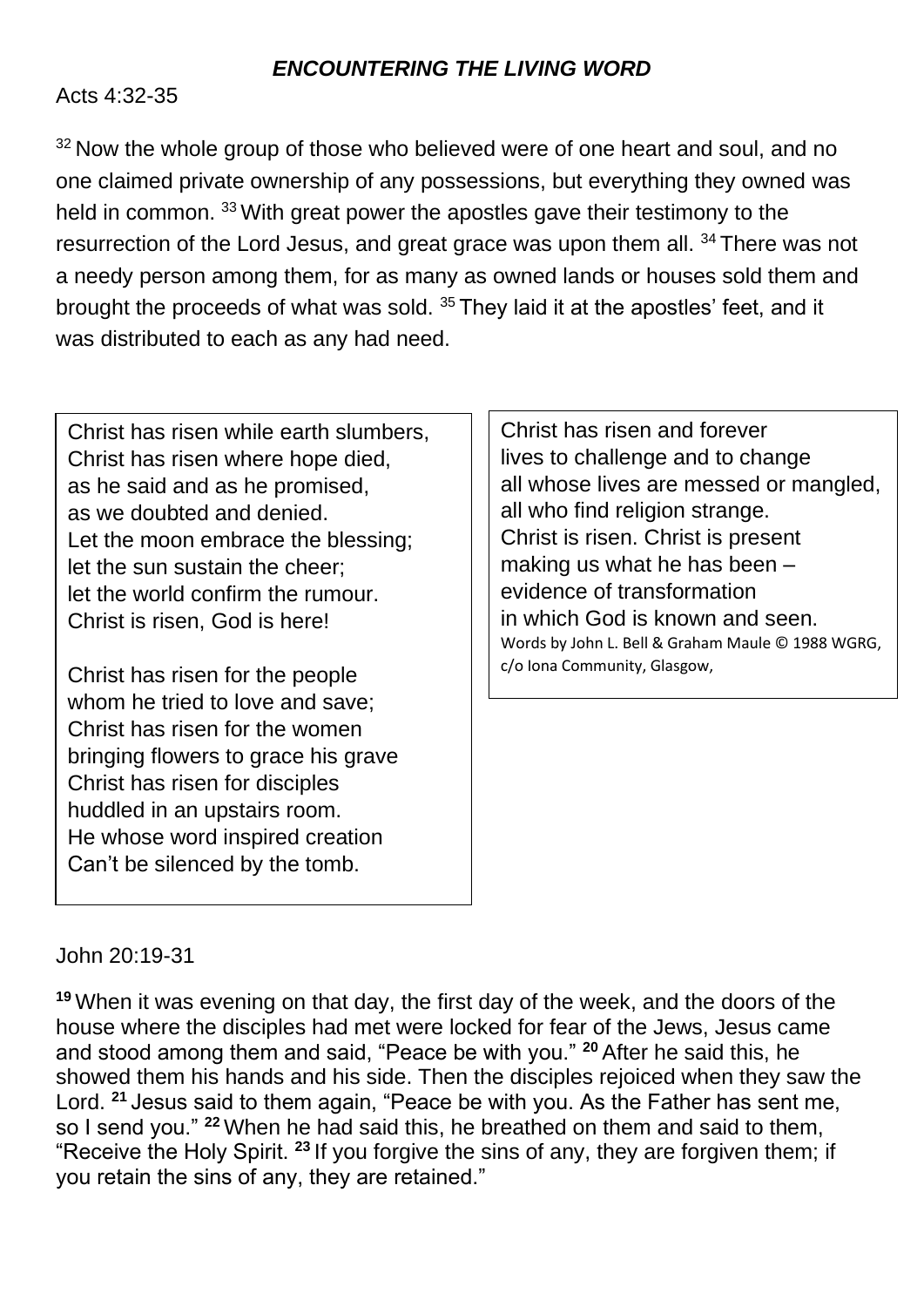**<sup>24</sup>** But Thomas (who was called the Twin), one of the twelve, was not with them when Jesus came. **<sup>25</sup>** So the other disciples told him, "We have seen the Lord." But he said to them, "Unless I see the mark of the nails in his hands, and put my finger in the mark of the nails and my hand in his side, I will not believe."

**<sup>26</sup>** A week later his disciples were again in the house, and Thomas was with them. Although the doors were shut, Jesus came and stood among them and said, "Peace be with you." **<sup>27</sup>** Then he said to Thomas, "Put your finger here and see my hands. Reach out your hand and put it in my side. Do not doubt but believe." **<sup>28</sup>** Thomas answered him, "My Lord and my God!" **<sup>29</sup>** Jesus said to him, "Have you believed because you have seen me? Blessed are those who have not seen and yet have come to believe."

**<sup>30</sup>** Now Jesus did many other signs in the presence of his disciples, which are not written in this book. <sup>31</sup> But these are written so that you may come to believe<sup>[\[b\]](https://www.biblegateway.com/passage/?search=John%2020%3A19-31&version=NRSV#fen-NRSV-26888b)</sup> that Jesus is the Messiah, the Son of God, and that through believing you may have life in his name.

May the truths of this story come alive in our hearts **And lead us to new life** 

# **REFLECTION**

| <b>ROLL THAT STONE AWAY</b>                                                                                                                                                 | Yesterday my life was<br>like I was dying                                                                                                                                           |
|-----------------------------------------------------------------------------------------------------------------------------------------------------------------------------|-------------------------------------------------------------------------------------------------------------------------------------------------------------------------------------|
| Lord, I want to roll that stone away<br>Let our dead lives be dead, as we<br>greet the new day<br>Lord, I want to roll that stone away<br>The sun is gonna shine down today | <b>But with the sunshine</b><br>I walked through that<br>The sweet breeze of tl<br>shines through my he<br>Suddenly, renewed ar                                                     |
| Lord, I want to roll that stone away<br>Let peace, love and joy, enter my<br>days<br>Lord, I want to roll that stone away<br>The sun is gonna shine down today              | Lord, I want to roll tha<br>Let our dead lives be<br>the new day<br>Lord, I want to roll tha<br>The sun is gonna shir                                                               |
| The sun is gonna shine, shine, shine<br>The sun is gonna shine, shine, shine<br>The sun is gonna shine, shine, shine<br>Shine down today                                    | The sun is gonna shir<br>The sun is gonna shir<br>The sun is gonna shir<br>Shine down today<br>Shine down today<br>Shine down today<br>Shine down today<br>John Coleman and friends |
| Lord, I want to roll that stone away<br>We rise in the Light, and we walk in<br>the Way<br>Lord, I want to roll that stone away<br>The sun is gonna shine down today        |                                                                                                                                                                                     |

# *RESPONDING WITH OUR LIVES*

**Yesterday my life was so sad, and I felt and the dawning** door **The morning, love shines through my heart nd free to start** 

**Lorge** away dead, as we greet **Lorge** away **The down today** 

**The Sunne**, shine, **The sun is gonna shine, shine, shine The shine**, shine,